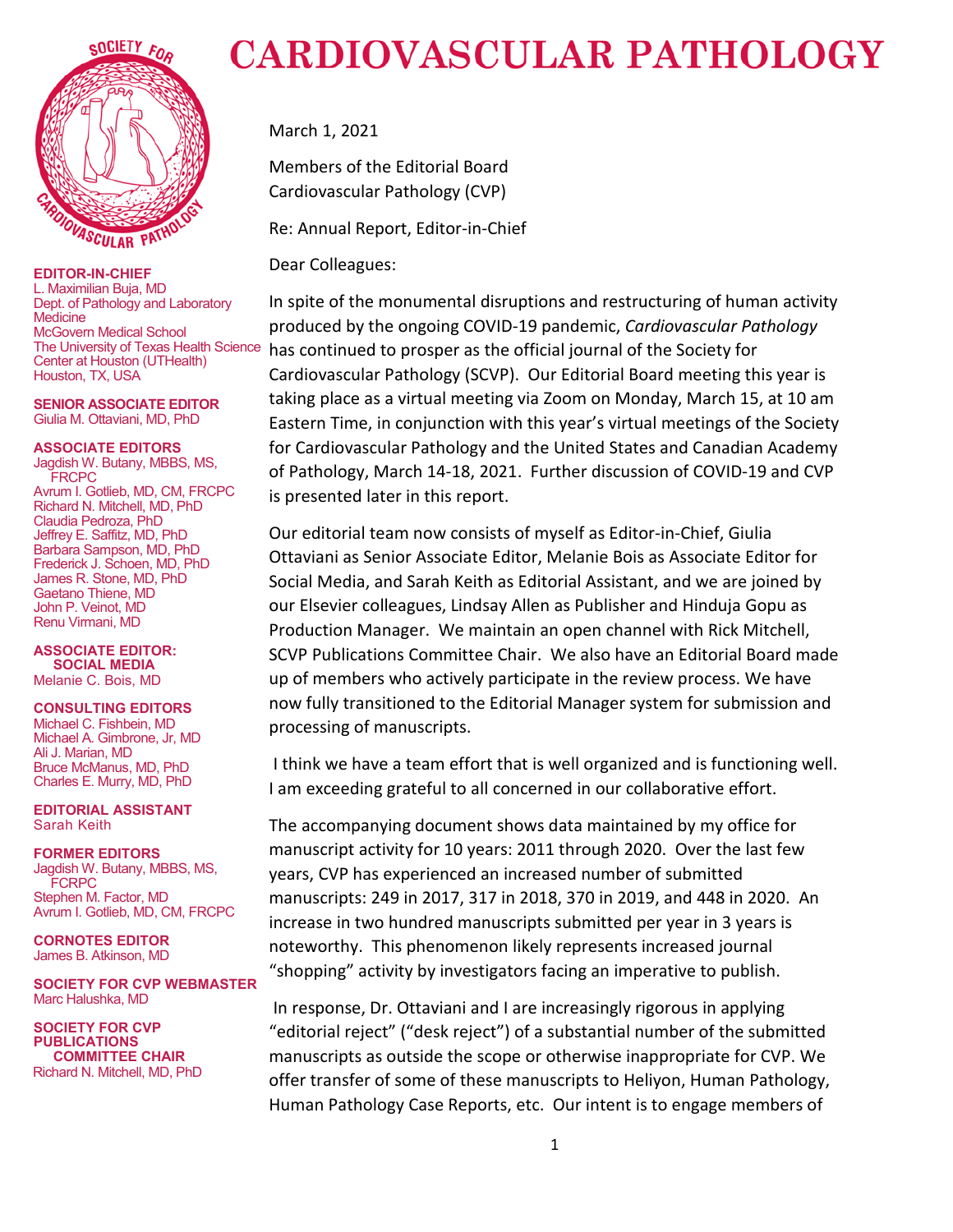

**EDITOR-IN-CHIEF** L. Maximilian Buja, MD Dept. of Pathology and Laboratory **Medicine** McGovern Medical School The University of Texas Health Science Center at Houston (UTHealth) Houston, TX, USA

**SENIOR ASSOCIATE EDITOR** Giulia M. Ottaviani, MD, PhD

**ASSOCIATE EDITORS**

Jagdish W. Butany, MBBS, MS, **FRCPC** Avrum I. Gotlieb, MD, CM, FRCPC Richard N. Mitchell, MD, PhD Claudia Pedroza, PhD Jeffrey E. Saffitz, MD, PhD Barbara Sampson, MD, PhD Frederick J. Schoen, MD, PhD James R. Stone, MD, PhD Gaetano Thiene, MD John P. Veinot, MD Renu Virmani, MD

**ASSOCIATE EDITOR: SOCIAL MEDIA** Melanie C. Bois, MD

## **CONSULTING EDITORS**

Michael C. Fishbein, MD Michael A. Gimbrone, Jr, MD Ali J. Marian, MD Bruce McManus, MD, PhD Charles E. Murry, MD, PhD

**EDITORIAL ASSISTANT** Sarah Keith

**FORMER EDITORS** Jagdish W. Butany, MBBS, MS, **FCRPC** Stephen M. Factor, MD Avrum I. Gotlieb, MD, CM, FRCPC

**CORNOTES EDITOR** James B. Atkinson, MD

**SOCIETY FOR CVP WEBMASTER** Marc Halushka, MD

**SOCIETY FOR CVP PUBLICATIONS COMMITTEE CHAIR** Richard N. Mitchell, MD, PhD

## **CARDIOVASCULAR PATHOLOGY**

the Editorial Board and others as reviewers only for manuscripts within the scope of the journal. Broadly stated, the scope of CVP is original studies and reviews aimed at the pathobiological basis of cardiovascular disease.

A corollary of our editorial policies is increased selectivity of manuscripts accepted for publication. According to our analysis, which may differ slightly from the publisher's report, comparative data show the following acceptance rates: overall - 27.3% for 2017, 20.8% for 2018, 17.6% for 2019, and 13.4% for 2020; original research manuscripts - 25.2% for 2017, 16.2% for 2018, 10.4% for 2019 and 9.8% for 2020, and case reports - 31.9%, 26.7%, 24.7%, and 11%, respectively.

Our social media effort ably led by Dr. Melanie Bois continues to generate publicity for CVP on various social media outlets. Dr. Bois has produced three CVP podcasts based on interviews with Dr. Gayle Winters followed by Dr. James Stone and Dr. Barbara Sampson. The podcasts are available on the SCVP web homepage.

I want to highlight a special feature of the journal which is the Article Collections/Special Issues which are accessible in Science Direct and from the homepage of the journal. In chronological order they are: CVP Consensus Documents – Past, Present and Future; 25<sup>th</sup> Anniversary Commemorative CVP Review Articles; Billingham Award-Winning Manuscripts (best original and best review article of the year), and the latest, COVID-19 Publications in CVP.

Last year, Dr. Rick Mitchell and the publications committee established the Margaret Billingham Awards for the articles chosen as the best original article and the best review article of the previous year. These articles are republished in the Article Collections, with editorial perspectives by the lead authors, and recited in PubMed.

Now, I want to address CVP and COVID-19. As an investigative pathologist and journal editor, I certainly am aware of the current dominance of COVID-19 which has spawned intense investigative and publishing activity. I have been proactive in ensuring that our journal is represented in the COVID-19 sweepstakes. CVP has now published 9 COVID-19 articles, including 3 original research articles, 2 solicited reviews, 2 case reports, 1 editorial, and 1 short communication. These articles are all included in the COVID-19 Article Collection.

CVP continues to be an impactful subspecialty medical journal. Current metrics shown on the CVP web homepage are: Cite Score 3.7; Impact Factor (2 year) 1.756; Time to First Decision 1.5 weeks.